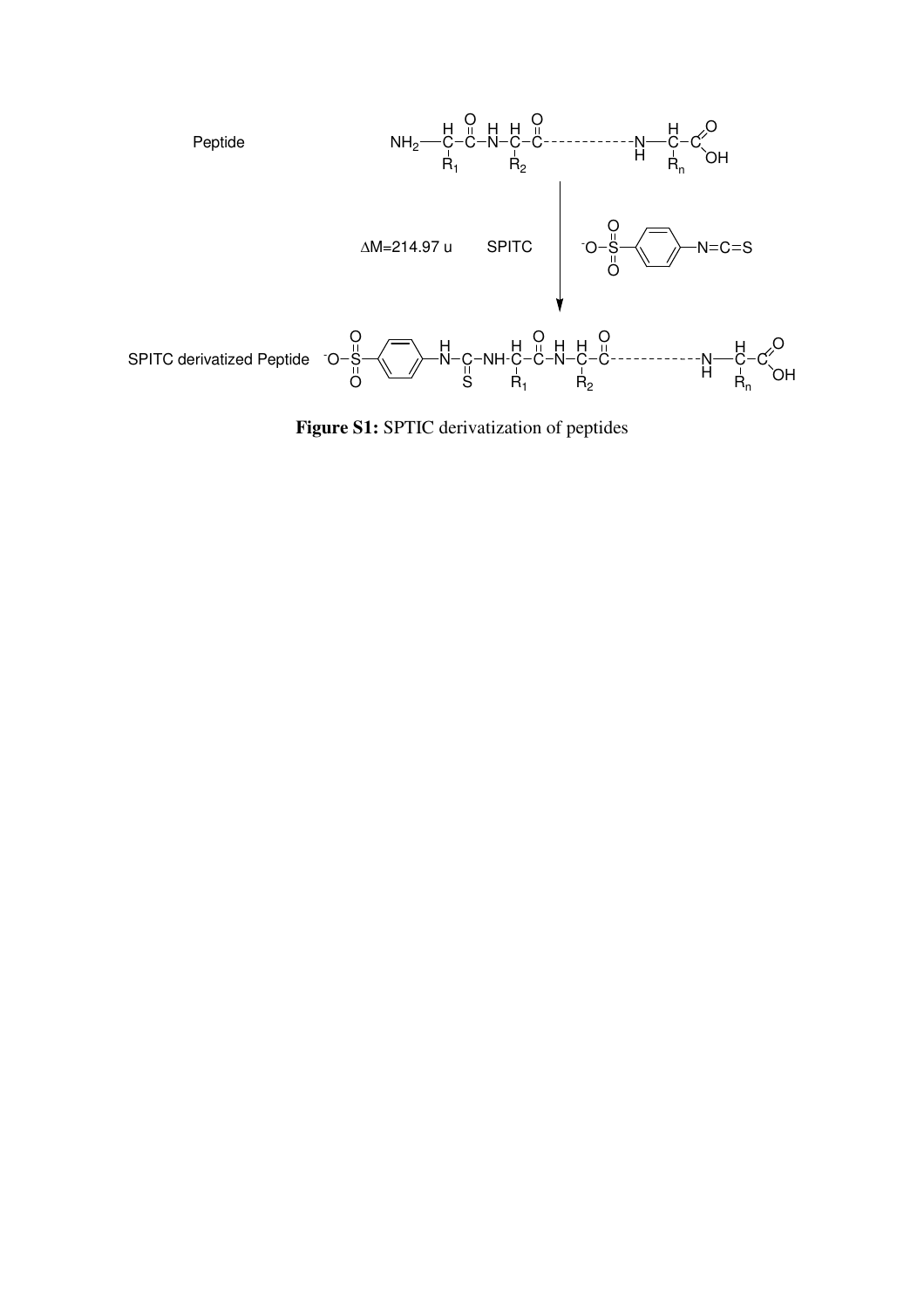

**Figure S2:** 3-SBA derivatization of peptides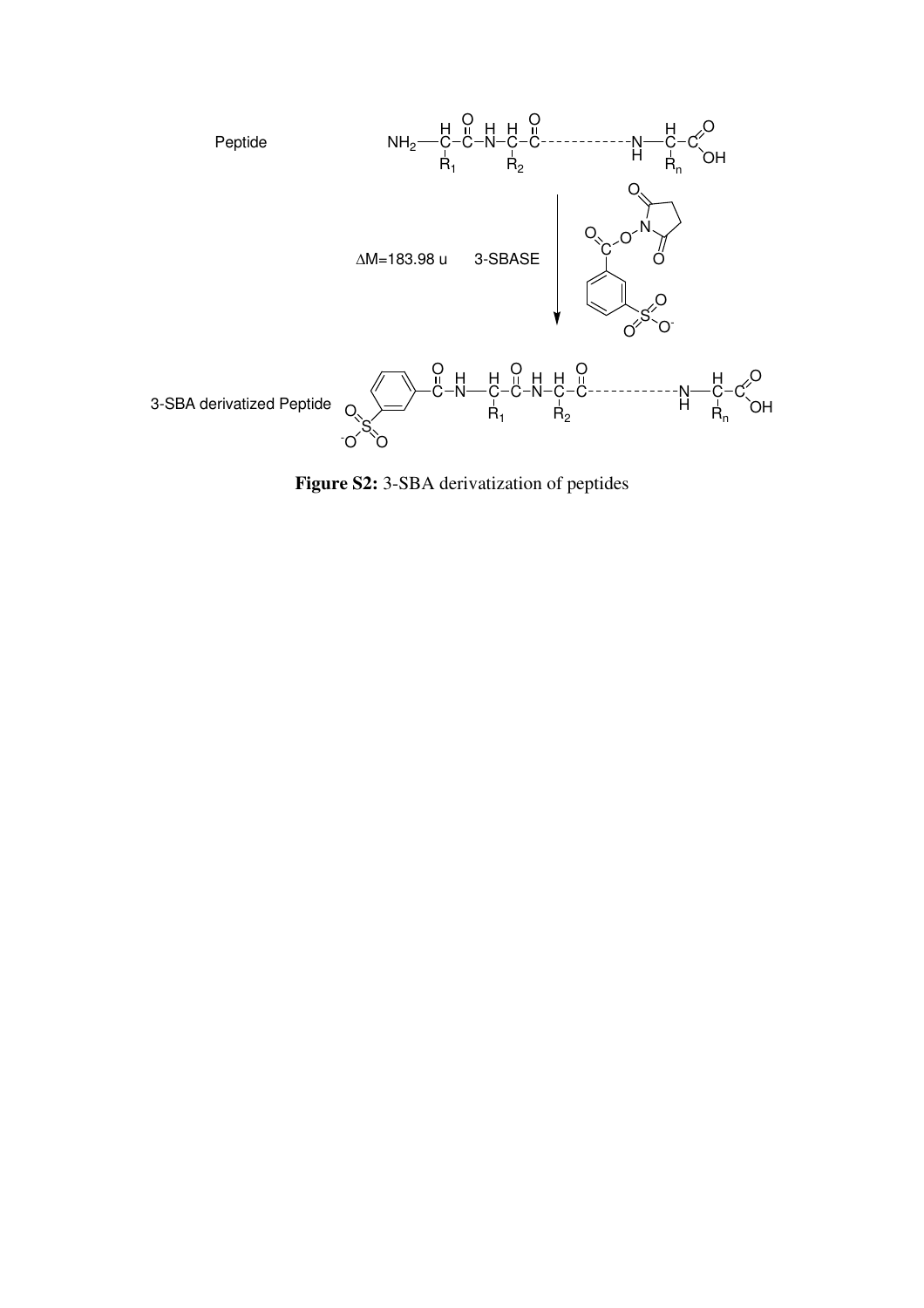

**Figure S3:** TMPP derivatization of peptides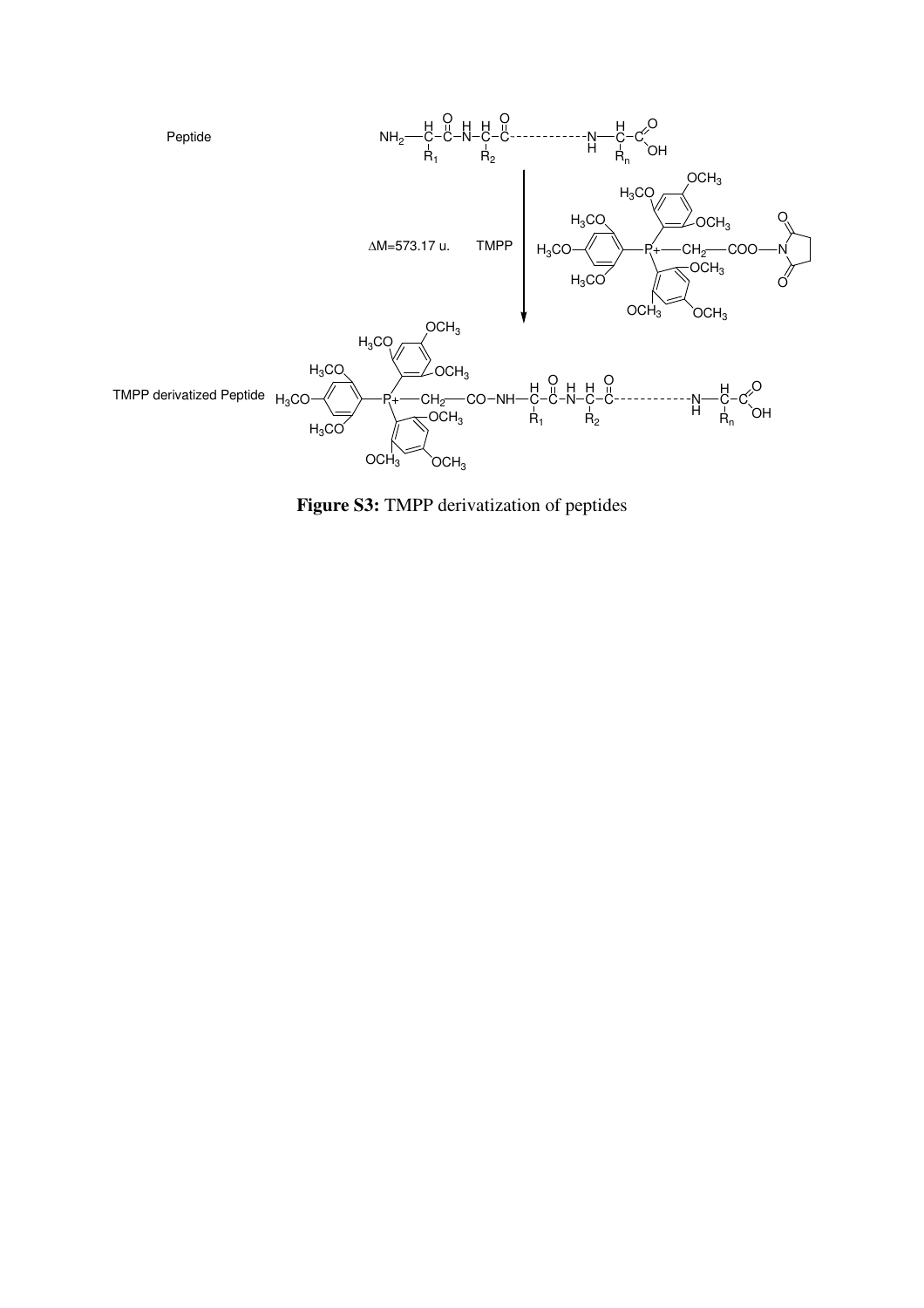

**Figure S4:** Fragmentation pathways for SPITC derivatization. Similar fragmentation mechanism can be used for 3SBA